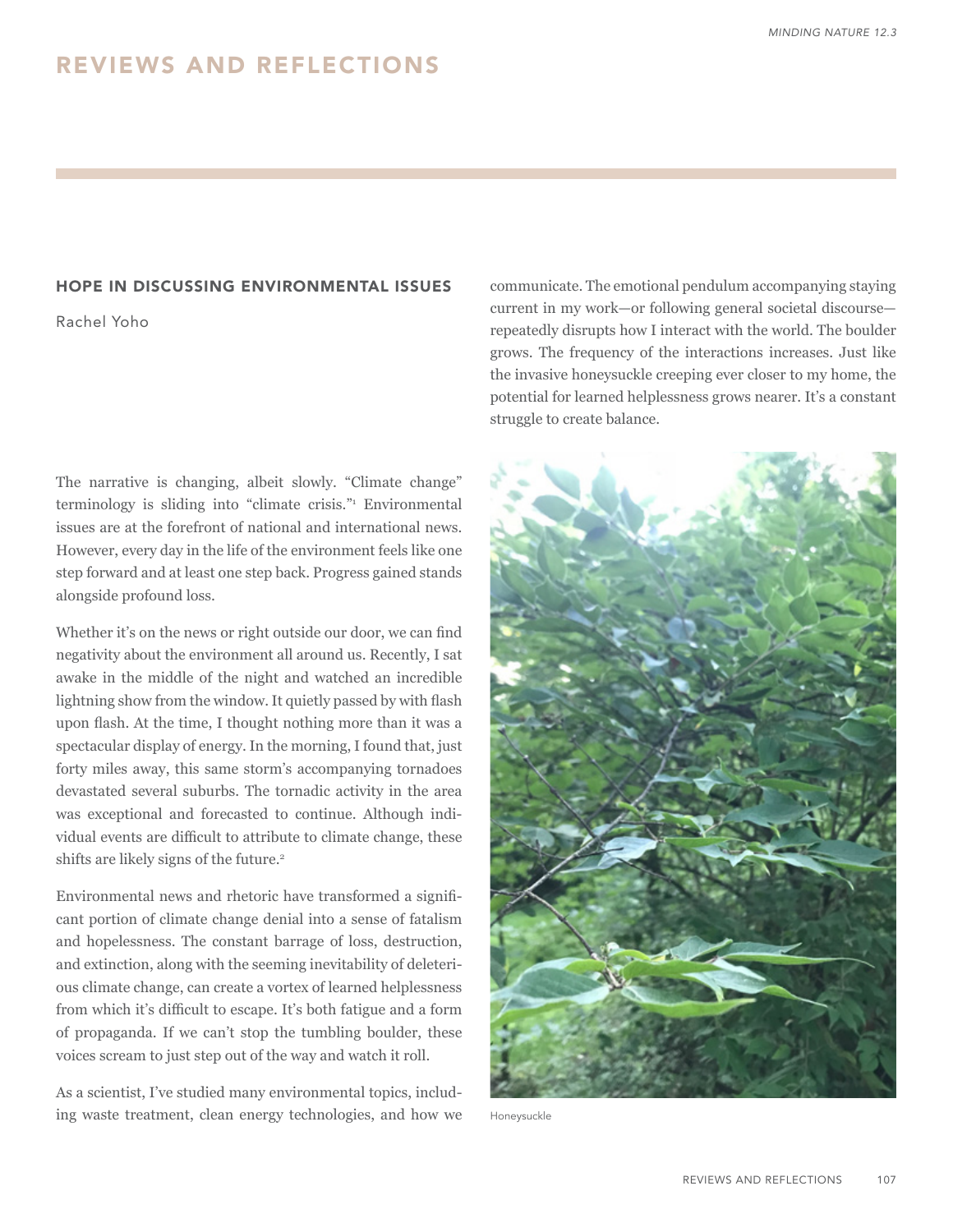In the classroom, current events provide a perfect opportunity to create additional relevance through showing connections in environmentally focused courses. Yet I struggle. The connections are straightforward, relevant, and intellectually stimulating. They're convenient to find and use. However, I wonder about the implications of what I bring into the classroom. Am I projecting the emotional fatigue of yet more stories of gloom, even if they connect with the discussion topics? Should I more actively curate and artificially balance the types of current events included to create a more even or perhaps positive outlook? Or is the role of education to inspire by focusing solely on the good?

In the work of Swaisgood and Sheppard, the field of conservation biology provides a valuable model to follow when discussing hope.3 Perhaps we need more than that in environmental discussions. Anyone studying the natural world, from the microscope to the ecosystem, is an observer of some form of change. And what we see is so often in the direction of increasing entropy, heightened uncertainty, and more frequent natural disasters. Beyond this, we're also humans who have complex interactions with society and the natural world. We're participants, educators, speakers, communicators, and, importantly, bearers of constantly modulating hopefulness or helplessness.

I can ponder creating an intentional balance in environmental current events connections as I walk around my neighborhood. Inevitably, I end up picking up the signature detritus of our time—bits of plastic carelessly discarded or blown from their intended location. My time spent in this convenient outdoor location becomes just a version of nature, with the drone of landscaping services going about their work, signs for chemical application dates on lawns, non-existent recycling bins, and enormous dark SUVs zipping past. Perhaps my once-calming outdoor break and ritual isn't enough. The location itself reinforces several environmental challenges. The walking becomes just exercise, rather than filling any sort of deficit by spending time in nature.4

Reconsidering the classroom, I wonder if I'm doing justice to the environmental connections in everyday life and current events. Am I effectively using Swaisgood and Sheppard's "language of hope"? They recommend intentional incorporations of hope into the scientific culture and norms of the practitioners in their areas. Among other recommendations, they also discuss the importance of time in nature.5 I'm concerned that my neighborhood nearly fails that classification. Instead, I turn my focus to my classroom practices.

After studying the communication of climate change and energy technologies in education, I understand the challenge.<sup>6</sup> Evidence-based practices are necessary to research. In the case of bringing environmental current events into the classroom, however, putting evidence-based practices into action becomes difficult. I'm watching the boulder pick up speed down the hill.

In recent work on climate change and human health, I considered the different factors that I could discuss. The direct impacts of climate change on health, like extreme weather and heat waves, are straightforward to discuss, while some of the indirect impacts are as well.7 Crop yields, disease outbreaks, and vector populations, as well as social conditions more broadly, economic prosperity, and the built environment are complex topics, yet they pose relatively few difficulties in education. Instead, what I decided to focus on were the less discussed impacts of climate change and human health—topics like allergens and mental health.

What I found was that I wanted to focus on the areas that were not acknowledged or well understood. Educationally, this presents a challenge. It's difficult to say that "I don't know" or "we don't know." Unfortunately, the key is often that we don't know *yet*. When I brought mental health and climate change into my work, I found it compelling to note that these "tertiary effects" are not widely recognized.8 Projections question whether climate change, as an important systemic multiplier, may be close to the same level of acknowledgement as primary and secondary effects (like natural disasters and diseases) by 2050.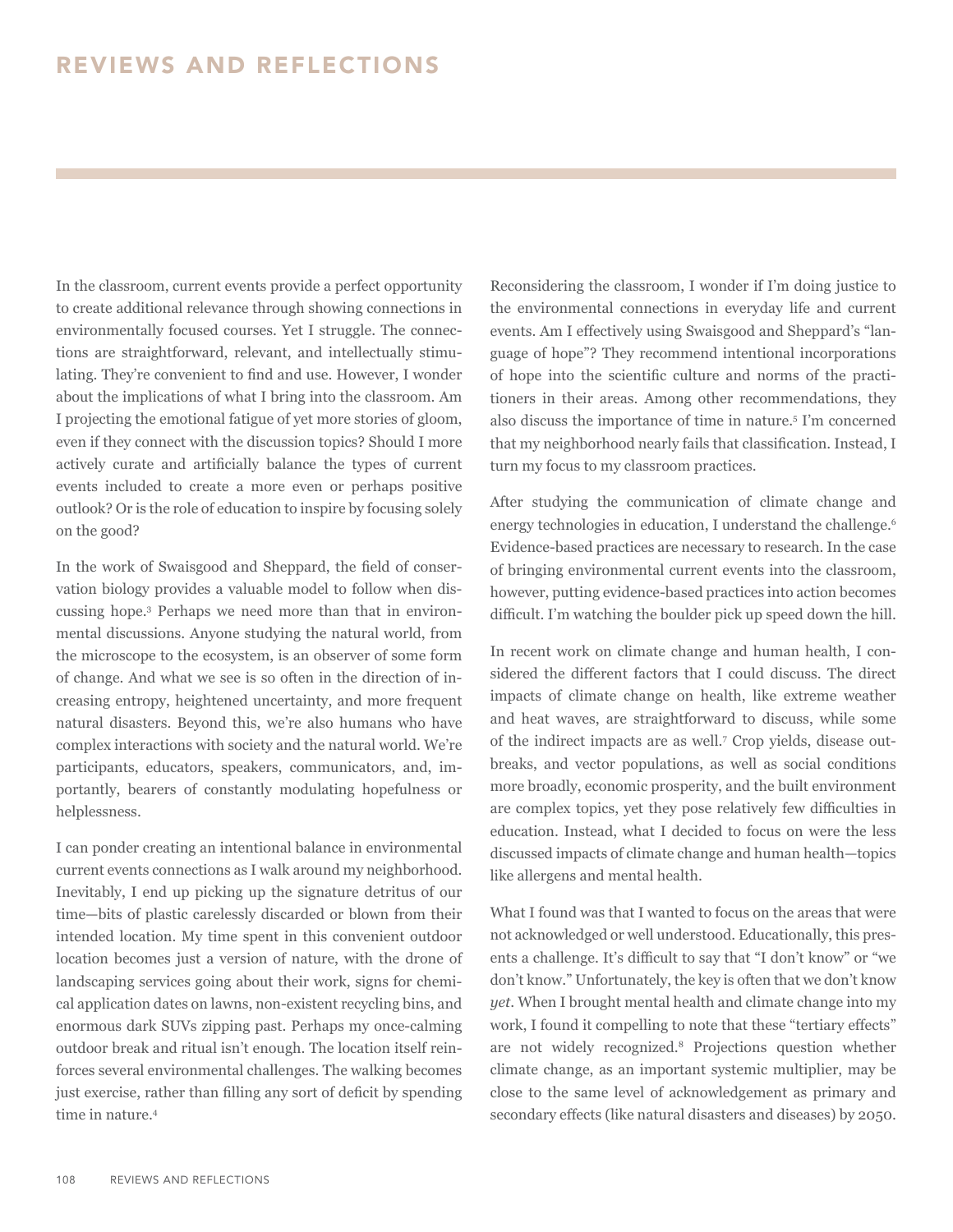## REVIEWS AND REFLECTIONS



Plastic debris from the author's neighborhood

I found that I could incorporate certain concepts that I occasionally use in environmental discussions into the work. These might include biophilia (the love for nature), nature deficit disorder (the non-clinical theory that less time in nature is detrimental), solastalgia (distress caused by unwanted changes to the home or local environment), and ecosystem services for mental health (generally local resources) or deeply held socio-cultural environmental values (for example, religious practices or cultural mythologies).

Even as I considered all this about climate change and mental health, I found that I wasn't thinking about my own experience. It was easy to frame the discussion as concerning some vague "they." *They* may experience solastalgia. *Their* area has certain ecosystem services that include potential mental

health benefits. Or, less vaguely, exacting case studies may reveal investigations and build evidence in the discussion, but remain separated from the personal, making it easier not to think about the abstract concept of the boulder rushing down the hill. My line of thinking wasn't yet connected to my lived experience beyond the academic. However, when I turned to my local area, the environmental current events became more negative—tornadoes, floods, crop failures.

The amorphous forces urging the boulder onward are fading. More frequently, I find hope in the broad discourse. Leaders, activists, scientists, and policy wonks are acknowledging the environment and working to create a more sustainable future. More people are concerned with environmental issues—particularly climate change from a broad perspective—than have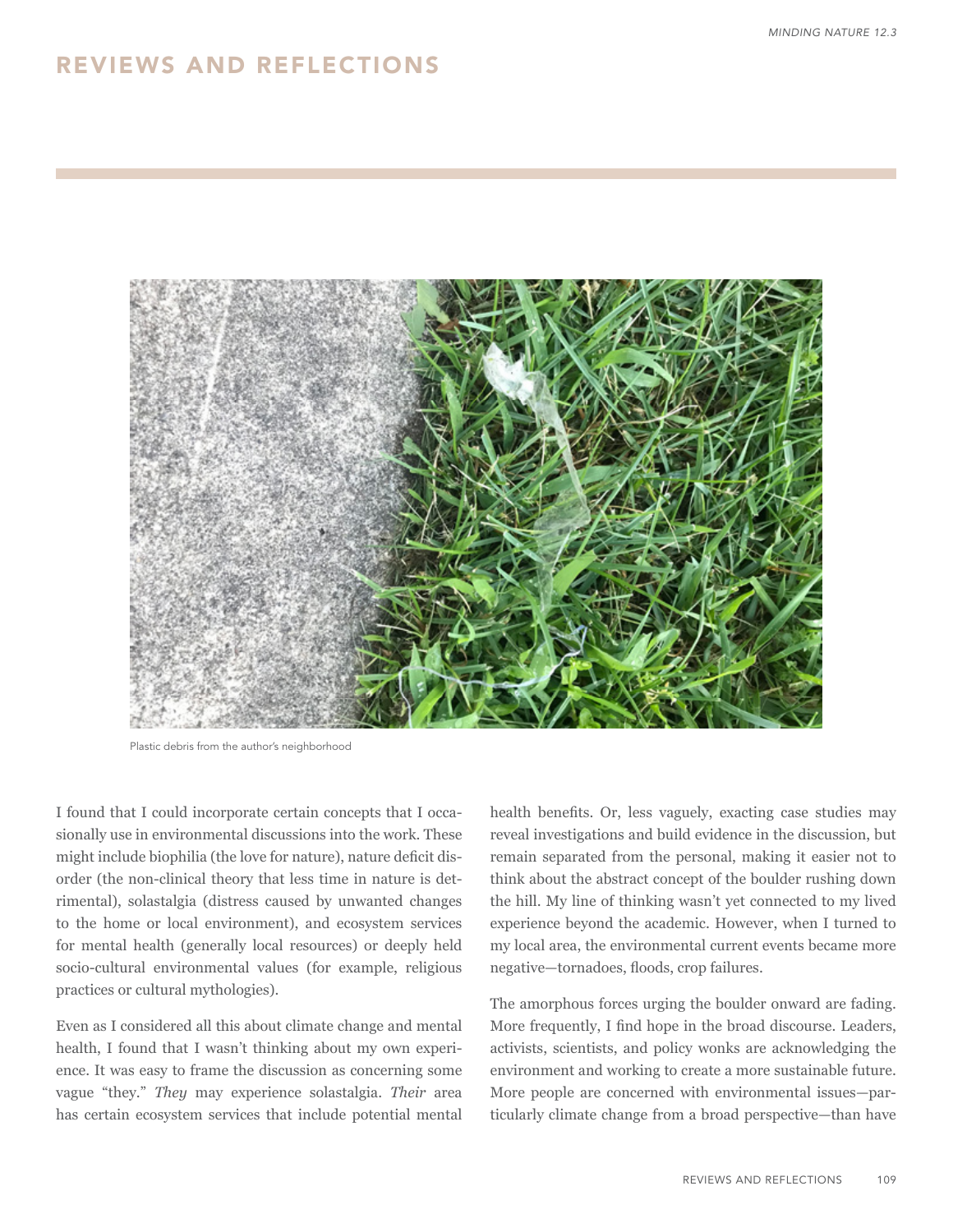## REVIEWS AND REFLECTIONS

been in recent years.9 The number of hands reaching up to slow the boulder is increasing.

I know that humans have incredible power to destroy. The Anthropocene has documented this well. Yet I also see the inherent spark of change for the better. Humans have the ability and the means to interact productively with our habitat. The strikes and demonstrations of the youth climate movement show the spark that may earn the youth of today the title of "greatest generation" someday. Just as the World War II Greatest Generation was shaped by complex socio-political forces, long-term war, economic turmoil, and rapidly changing technology, the late Millennials and Generation Z are reshaping activism, education, and heightened awareness of our only habitat. Similar to those during other critical periods of youth activism in history, their voices are strong. So, too, are the older voices. The intergenerational relationships are building. Key players are recognizing the role of the environment in our collective future.

More than this, recognition of the complex intersections of environmental issues with social justice, human health, and mental health is increasing steadily. Policymakers are recognizing the need and setting the stage for comprehensive environmental action around the world. Grassroots activism is combining with top-down governmental action. Social justice and environmental justice are aligning in the dominant narrative pushing for action.

Perhaps any environmentally related classroom needs its own set of guidelines for hope when discussing environmental topics. Covering current environmental topics can be emotionally taxing. However, seeking and including these connections can enrich the discussion and learning experience substantially, while overlooking them can create a dilemma. Swaisgood and Sheppard provide guidelines for the field of conservation biology with respect to "hope," but I primarily focus on authenticity—asking myself about whether the example's inclusion creates an authentic connection and learning experience,

adding relevance to the class. *Is the current events topic important to mention? Am I being authentic from my own lived experience in my reactions and teaching by using this material?* Through this reflection, I can analyze my response to events from my various lenses—professor, scientist, and community member.



I also spend time reflecting on the reasons for the choice. *Does the example or connection include a next step forward for the environmental discussion? If not, can I?* Through a focus on next steps or broader impacts, the example builds additional relevance. I can attempt to create a culture of realism, nextstep action, and hope. Finally, I acknowledge the primary, secondary, and tertiary impacts of the environmental current event topic and the resulting future outlook on and actions spurred by environmental issues. Unfortunately, environmental challenges and issues do not exist in a vacuum. Connections with environmental justice, social issues, social media trends, or pop culture are both realistic and build an additional layer of authenticity in the classroom. Perhaps explicit guidance on analyzing multifaceted environmental issues may help students create similar understanding and connections later.